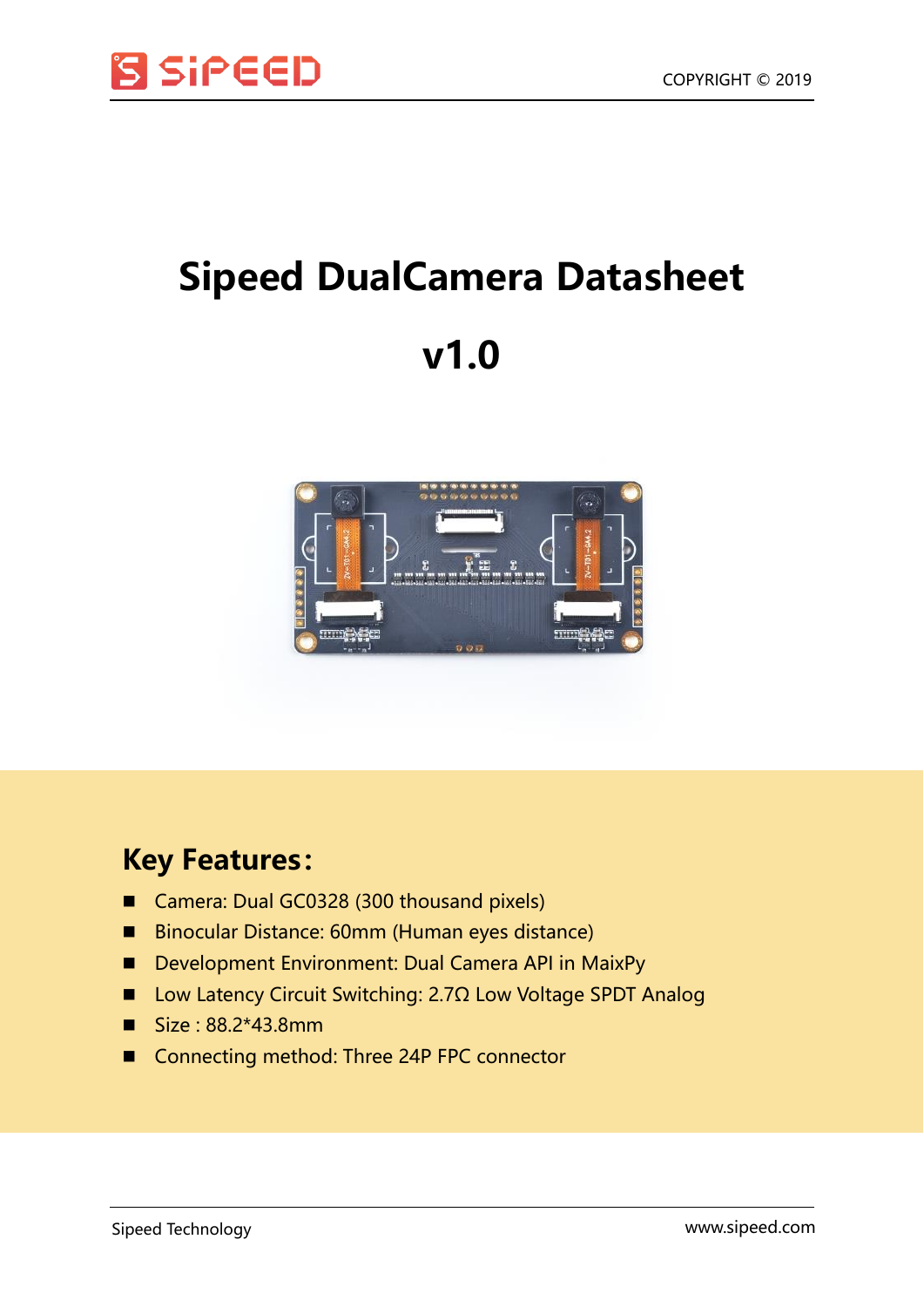

| <b>UPDATE</b> |                                       |
|---------------|---------------------------------------|
| V1.0          | 2019/7/10 Published original document |
|               |                                       |

|                            | <b>SPECIFICATION</b>                              |
|----------------------------|---------------------------------------------------|
| CMOS: GC0328               | Pixel: 640V x 480h                                |
|                            | Sensor size: 1 / 6.5-inch                         |
|                            | Output format: ycbcr4:2:2, rgb565, raw Bayer      |
| <b>Function</b>            | Switch Camera controller is connected to DVP PWDN |
| SPDT Analog Switch(BL1551) | Max Bandwidth: 300Mhz                             |
|                            | High Off-isolation: 84dB at 1Mhz 51dB at 10Mhz    |
|                            | On-Resistance: $2.7\Omega$ at 5.0V                |
|                            | Latency: $t_{on}$ 12.0ns; $t_{off}$ 5.0ns         |
|                            | TTL/CMOS compatible                               |
|                            | Break-Before-Make Switching                       |
|                            | Rail-to-Rail Signal Range                         |

| <b>HARDWARE FEATURES</b>                |                                    |  |
|-----------------------------------------|------------------------------------|--|
| Supply voltage of external power supply | $3.3V \pm 0.2V$ or 1.8V $\pm 0.2V$ |  |
| Supply current of external power supply | >100mA                             |  |
| Temperature rise                        | $<$ 30K                            |  |
| Range of working temperature            | $0^{\circ}$ C ~ 50 $^{\circ}$ C    |  |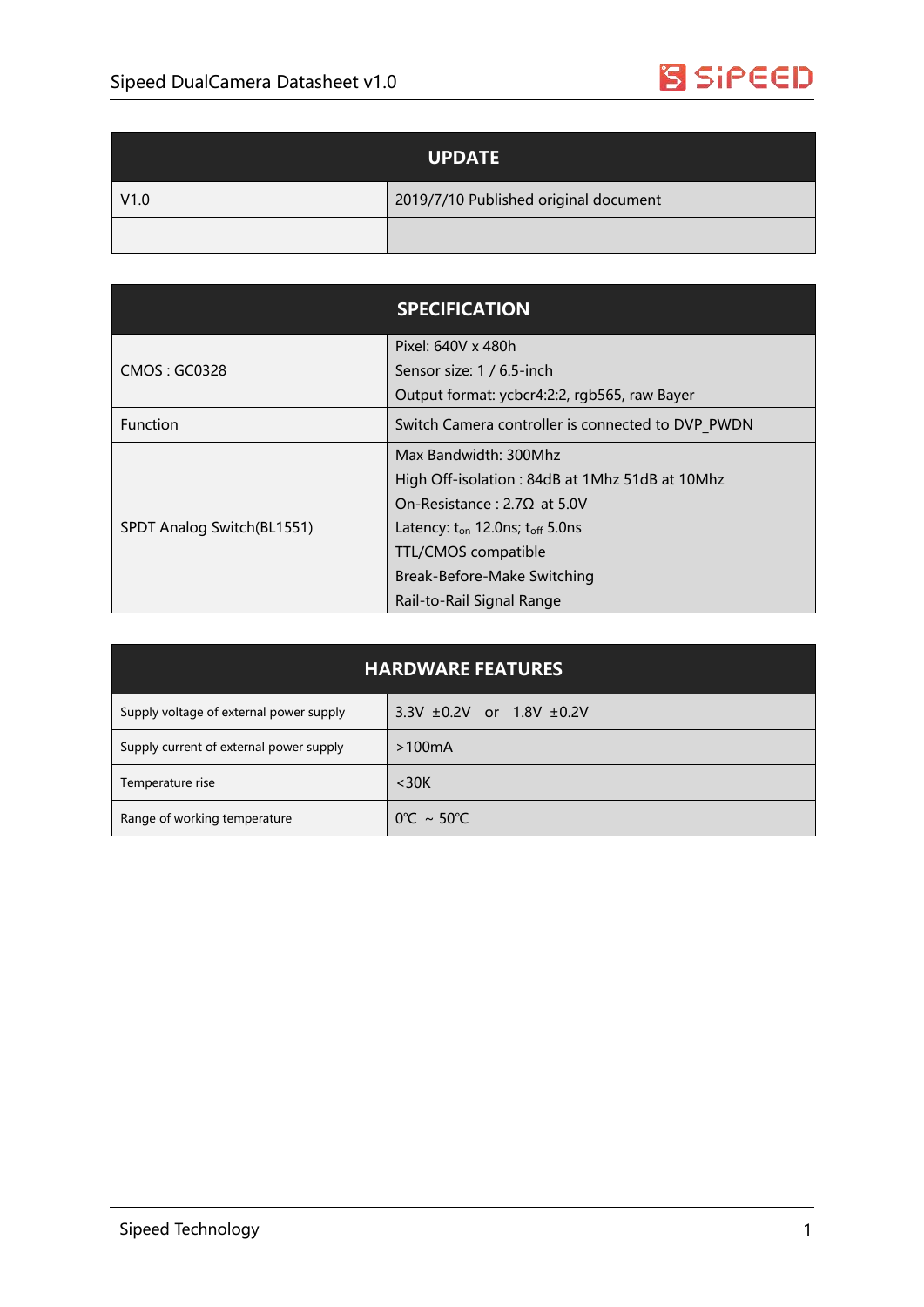

| <b>SIZE</b> |        |
|-------------|--------|
| Length      | 88.2mm |
| Width       | 43.8mm |